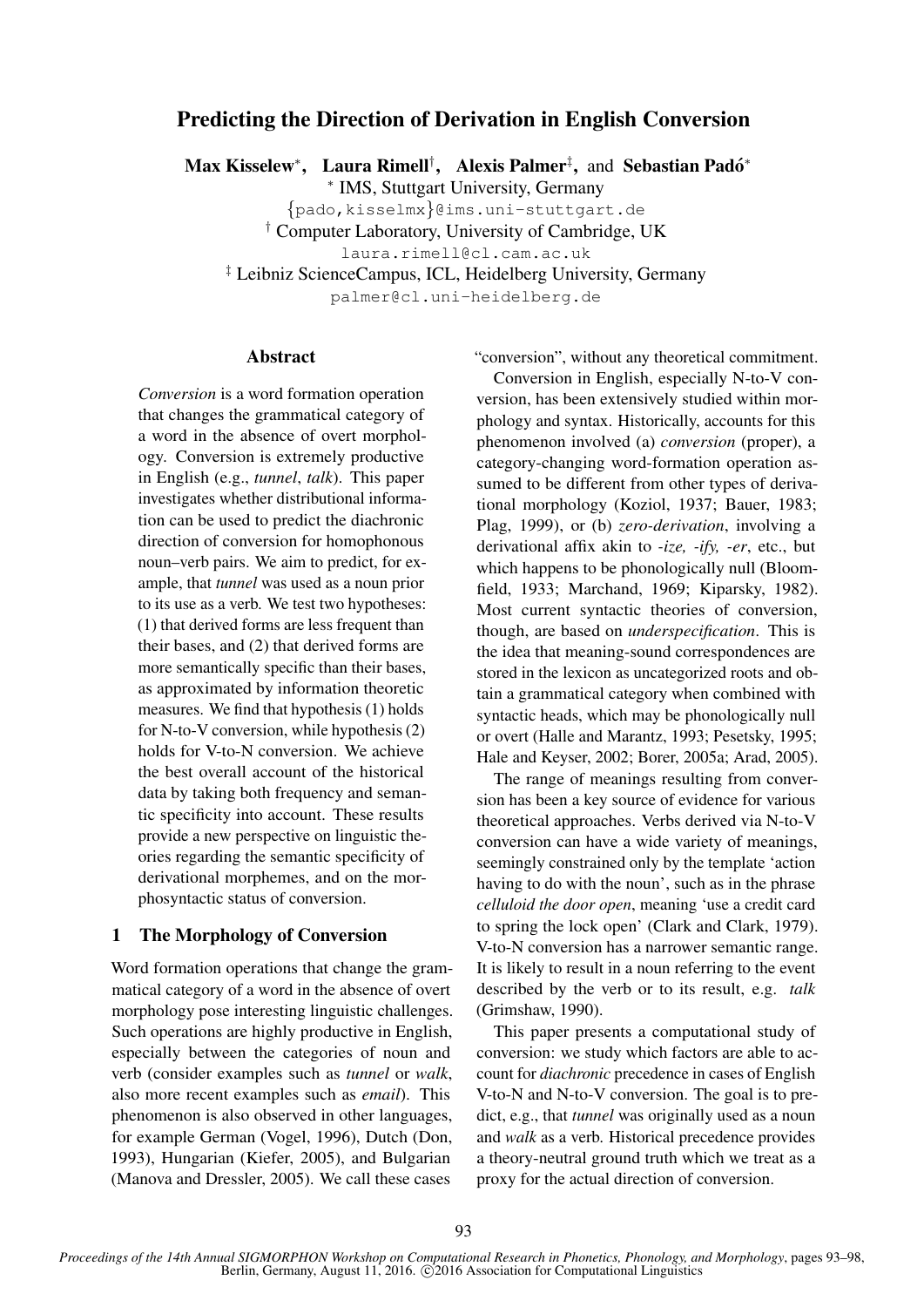We use methods from distributional semantics to test two morphological hypotheses: (1) that derived forms are less frequent than their bases, and (2) that derived forms are more semantically specific than their bases. We use information theoretic measures to gauge semantic specificity, applying these measures for the first time to theoretical questions regarding derivational morphology.

## 2 The Direction of Derivation

We analyze corpus data as a source of evidence for the direction of derivation in lemmas attested in both nominal and verbal contexts. We take historical precedence as the gold standard for the grammatical category of the base. For example, the lemma *tunnel* was first attested in English as a noun around the year 1440, and as a verb in 1577, according to the Oxford English Dictionary. The gold standard direction of derivation is therefore N-to-V. On the other hand, the lemma *drive* was first attested as a verb around 900 and as a noun in 1697, so the gold standard direction is V-to-N.

The idea of predicting a direction of derivation is not uncontroversial from a theoretical perspective. According to underspecification accounts of conversion, there is no direction to predict, since both nominal and verbal uses result from syntactic categorization of a root which is unspecified for category. Nevertheless, even underspecification allows for the fact that some roots seem to be used primarily in one category or another (Harley and Noyer, 1999; Arad, 2005; Borer, 2005b). Moreover, historical precedence provides an objective ground truth, regardless of any particular theory of word formation (Rimell, 2012).

Gold Standard. Our gold standard consists of 1,044 English lemmas which have undergone Nto-V conversion and 948 lemmas which have undergone V-to-N conversion. We obtained the historical precedence data from CELEX (Baayen et al., 1995) using the WebCelex interface.<sup>1</sup> N-to-V lemmas are coded in CELEX as monomorphemic nouns and also conversion verbs; V-to-N lemmas are monomorphemic verbs and also conversion nouns.<sup>2</sup> We limited the dataset to lemmas which are monomorphemic in their base grammatical category in order to avoid root compounds and denominal verbs formed from already-derived nouns, such as *leverage* and *commission*, which we believed would complicate the analysis. We manually excluded a handful of lemmas which appeared in both CELEX searches due to polysemy.

#### 3 Methods

## 3.1 Hypotheses

We advance two main hypotheses which can be investigated in a corpus-based fashion.

- 1. Derived forms are *less frequent* than their base words.
- 2. Derived forms are *semantically more specific* than their base words.

The first hypothesis is not entirely straightforward, since some derived forms are in fact more frequent than their bases, especially when the base is frequent (Hay, 2001). However, derived forms have been found to have lower frequency than their bases in general (Harwood and Wright, 1956; Hay, 2001); therefore, while the hypothesis as stated may be an oversimplification, we use it as a first approximation to a frequency-related analysis of conversion.

The second hypothesis corresponds to the Monotonicity Hypothesis of Koontz-Garboden (2007), which states that derivational morphemes always add content to their bases, in the form of compositional lexical semantic operators. Linguistic support for this proposal comes from cross-linguistic examination of word-formation operations, such as causative and anticausative operations on verbs. If conversion is the result of a phonologically null derivational affix, we would expect the Monotonicity Hypothesis to hold. Semantic specificity, or complexity – with a derived word assumed to have a more complex, or narrower, meaning because it has more semantic subcomponents – has also been used as a diagnostic for the direction of derivation in conversion (Plag, 2003), but based on linguistic judgments rather than distributional semantics.

The rest of this section is concerned with operationalizing these two hypotheses. We first describe the corpus that we are using, then the semantic representations that we construct from it to pursue the second hypothesis, and finally the concrete predictors that instantiate the hypotheses.

<sup>1</sup> http://celex.mpi.nl

 $2$ N-to-V lemmas have a CELEX entry with Class=N (part of speech) and MorphStatus=M (monomorphemic), and a second entry with Class=V and MorphStatus=Z (conversion). The converse holds for V-to-N lemmas.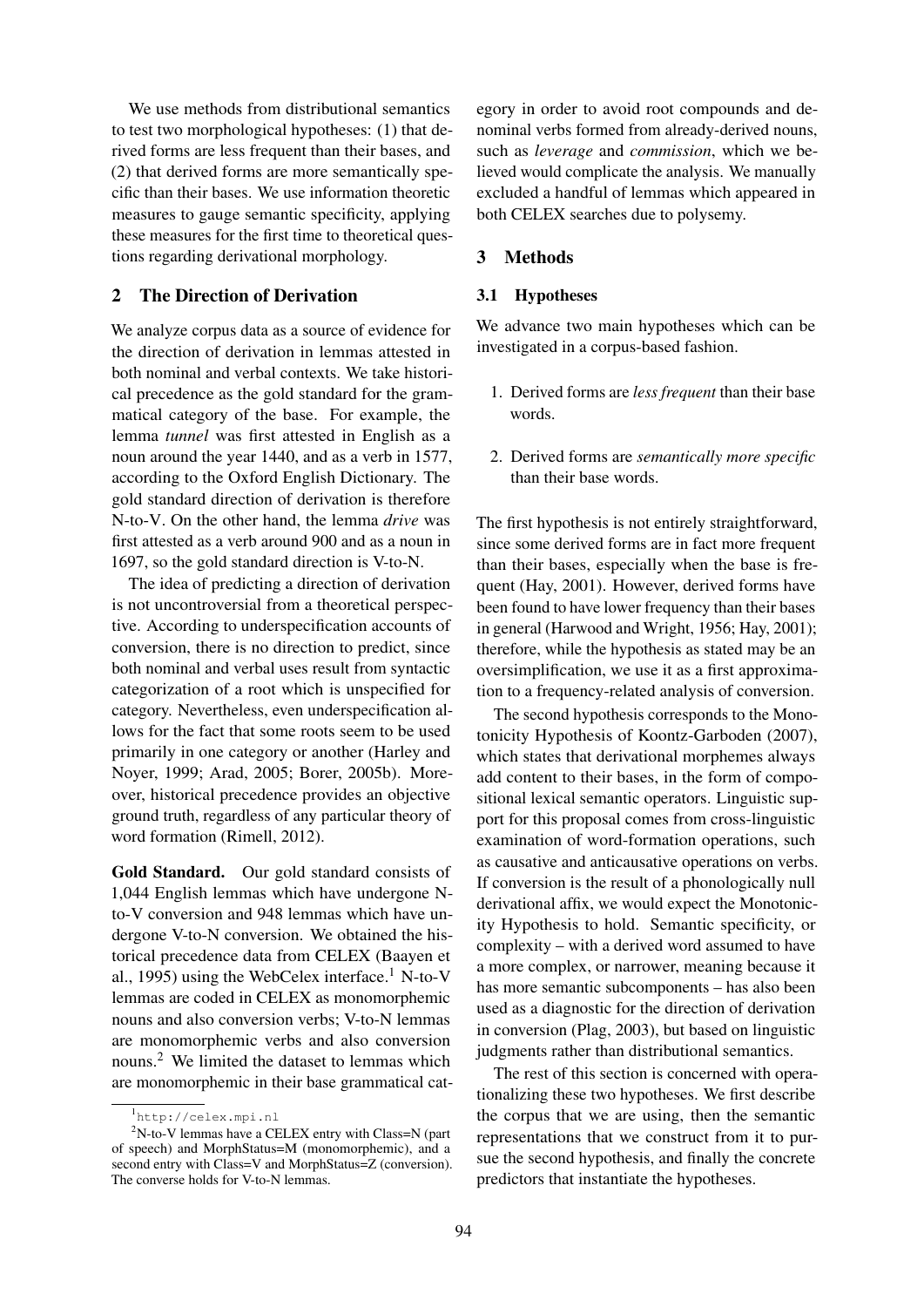#### 3.2 Corpus

Our corpus is a concatenation of the lemmatized and part-of-speech (PoS) tagged  $BNC<sup>3</sup>$  and  $ukWaC$ corpora<sup>4</sup> , containing 2.36 billion tokens. Both corpora are widely used for building distributional spaces. Together, they cover a large range of text types both in terms of genres and of domains.

Since we will use this corpus to extract information about the noun and verb usages of morphologically unmarked conversion cases, it is a pertinent question how well standard part-of-speech taggers recognize this distinction. To test this, we carried out a manual annotation study.

From each corpus we extracted 33 examples each of 100 lemmas, chosen randomly from the lemmas in the gold standard, half on the N-to-V conversion list and the other half on the V-to-N list. Two of the authors, both native English speakers, annotated the PoS tags for correctness. Inter-annotator agreement was  $\kappa$ =0.68. Overall, the accuracy of the PoS tags was 85%, which we considered sufficiently reliable for good quality category-specific representations.<sup>5</sup>

While many lemmas and their instances were straightforward to annotate as either noun or verb, some examples presented difficulties. Two prominent cases were gerunds and adjectival forms (*forked tongue*, *fuselage was skinned with aluminum*), although there were a variety of other, less frequent cases. In these instances we used the overt inflectional morphology as a guide; for example, *-ing* or *-ed* endings indicated a verb. This strategy is based on the fact that inflectional morphology strictly selects for the part of speech of its base.

#### 3.3 Vector Representations

To measure semantic specificity, we perform a distributional analysis which represents each conversion case with two 10,000-dimensional bag-ofwords vectors: one for the verb and one for the noun, relying on automatic PoS tags (cf. Section 3.2). The dimensions correspond to the most frequent content words in the corpus. The context window size is set to 5 words on either side of the target. Following standard practice, we apply

a Positive Pointwise Mutual Information (PPMI) transformation and L1-normalize each vector.<sup>6</sup>

Downsampling. The use of vectors based on cooccurrence counts poses a methodological difficulty, because word frequency is a potential confounder for the information-theoretic measures with which we operationalize the specificity hypothesis (Section 3.4). The potential difficulty arises because more frequent words might have denser vectors (more non-zero values), which could lead to observing spurious increases in specificity that are merely correlates of frequency rather than the result of a conceptual shift. To avoid this danger, we balance the frequencies of bases and derived forms by *downsampling*. For each verbnoun conversion pair, both vectors are constructed from the same number of occurrences, namely  $min(f_N, f_V)$ , by skipping instances of the more frequent category uniformly at random. For example, *tunnel (n.)* occurs 38,967 times in the corpus and *tunnel (v.)* 2,949 times. Through downsampling, the vectors both for *tunnel (n.)* and for *tunnel (v.)* are constructed from 2,949 instances.

#### 3.4 Operationalizing the Hypotheses

Frequency. We assess the frequency hypothesis by directly comparing the number of nominal and verbal corpus occurrences of a target lemma.

Semantic Specificity. We operationalize the semantic specificity hypothesis by applying measures of information content to distributional representations. This follows the example of two recent studies. In the context of hyponymy identification, Santus et al. (2014) proposed *entropy* as a measure of the semantic specificity  $S(w)$  of a word w, via its distributional, L1-normalized vector  $\vec{w}$ . Entropy is supposed to be inversely correlated with semantic specificity, since higher specificity corresponds to more restrictions on context, which means lower entropy, defined as

$$
S(w) = H(\vec{w}) = -\sum_{i} \vec{w_i} \cdot \log \vec{w_i} \qquad (1)
$$

<sup>3</sup> http://www.natcorp.ox.ac.uk, tagged with the CLAWS4 tagger and the C5 tagset

<sup>4</sup> http://wacky.sslmit.unibo.it, tagged with Tree-Tagger and the Penn Treebank tagset

 $5$ We performed the same annotation on Wikipedia data, tagged with TreeTagger and the Penn Treebank tagset, but found the automatic PoS tagging to be less reliable. Therefore, we excluded it from consideration.

<sup>&</sup>lt;sup>6</sup>Much recent work in distributional semantics has made use of low-dimensional, dense vectors, obtained either by dimensionality reduction of co-occurrence vectors, or as word embeddings from a neural network trained to optimize context prediction. Although reduced vectors and embeddings perform well on a variety of Natural Language Processing tasks, they are not suitable for our approach, because their feature weights are not interpretable probabilistically, which information-theoretic measures rely on.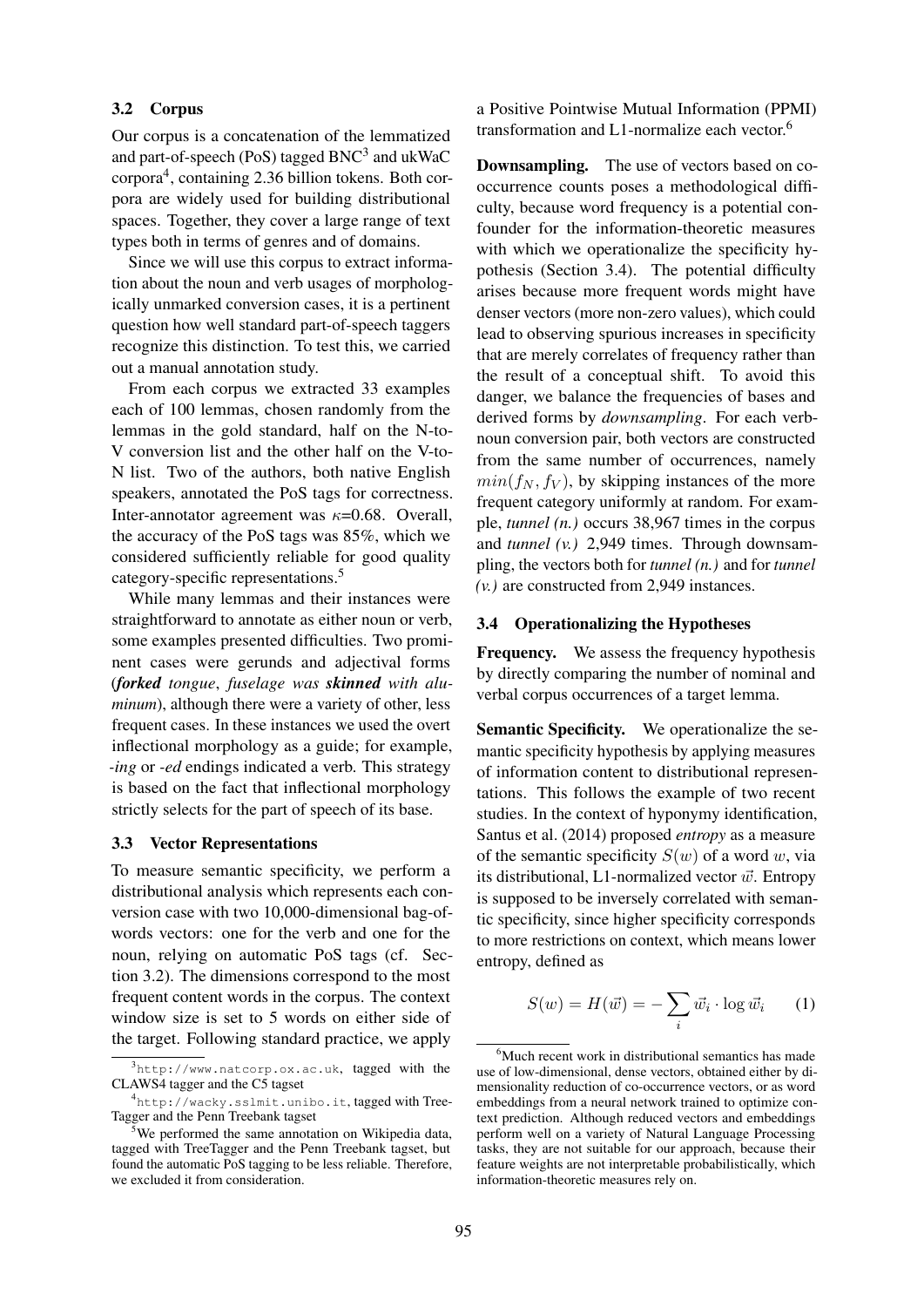| Predictor        | N-to-V  | V-to-N   | all      |
|------------------|---------|----------|----------|
| Most Freq. Class | $100\%$ | $0\%$    | 52.4%    |
| Entropy $H$      | 50.1%   | $75.5\%$ | $62.2\%$ |
| KL divergence    | 53.8%   | 76.7%    | 64.6%    |
| Frequency        | 84.7%   | 58.7%    | 72.3%    |
| Freq + $H$ + KL  | 77.4%   | 76.0%    | 76.8%    |

Table 1: Accuracies for predicting the direction of derivation, presented by gold standard direction (all results on downsampled space)

| <b>Predictor</b>       | <b>Estimate</b> | Std. Err. | Sig.  |
|------------------------|-----------------|-----------|-------|
| Intercept              | 0.15            | 0.06      | $***$ |
| $\Delta$ entropy       | $-2.08$         | 0.18      | $***$ |
| $\Delta$ KL divergence | $-2.22$         | 0.18      | $***$ |
| $\Delta$ log frequency | 1.74            | 0.09      | ***   |

Table 2: Logistic regression model ( $\Delta$  always denotes noun value minus verb value)

The second study (Herbelot and Ganesalingam, 2013) was directly interested in measuring specificity and proposed to equate it with the Kullback-Leibler (KL) divergence D between a word vector  $\vec{w}$  and the "neutral" vector  $\vec{n}$ :

$$
S(w) = D(\vec{w}||\vec{n}) = \sum_{i} \vec{w_i} \cdot \log \frac{\vec{w_i}}{\vec{n_i}} \qquad (2)
$$

where  $\vec{n}$  is the prior distribution over all words. We compute  $\vec{n}$  as the centroid of approximately 28,000 word vectors in our vector space; the vectors are computed according to the procedure in Section 3.3. In this approach, higher KL divergence corresponds to higher semantic specificity. We note that the entropy and KL divergence values are closely related mathematically and highly correlated in practice ( $\rho = 0.91$ ).

Combined Model. Finally, we combine the individual indicators (standardized differences in log frequency, entropy, and KL divergence within each pair) as features in a logistic regression model. We also experimented with including an interaction between the information-theoretic terms and frequency, but did not obtain a better model fit.

## 4 Results and Discussion

Assessing the Hypotheses. The quantitative results of our experiments are shown in Table 1. Compared against the most frequent class baseline, which assigns the most frequent direction in the gold standard — that is, N-to-V— to all cases, both our hypotheses are substantially, and significantly, more successful in predicting the direction of derivation (at a significance level of  $\alpha = 0.05$ ).

Furthermore, the frequency hypothesis is more successful than the semantic specificity hypothesis on the complete conversion dataset. However, there is a striking complementarity between the frequency and specificity hypotheses with respect to the gold standard direction (N-to-V vs. V-to-N). Among the N-to-V cases, frequency excels with almost 85% accuracy, while the specificity predictors are at baseline level. V-to-N shows the opposite behavior, with above 75% accuracy for the specificity predictors and a sharp drop for frequency.

This complementarity among the predictors also enables the regression model to combine their respective strengths. It yields accuracies of 76%+ for both N-to-V and V-to-N conversion, with an overall accuracy of 76.8%, significantly better than frequency only. Table 2 shows normalized coefficients obtained for the four predictors in the model, all of which contribute highly significantly. Positive coefficients increase the log odds for the class N-to-V. As expected, the frequency difference between noun and verb comes with a positive coefficient: a higher noun frequency indicates N-to-V. According to hypothesis (2), we would expect a negative coefficient for the KL divergence difference between noun and verb and and a positive one for entropy. While this expectation is met for KL divergence, we also see a negative coefficient for entropy. This is due to the very strong correlation between the two predictors: the regression model uses the weaker one, entropy, as a "correction factor" for the stronger one, KL divergence.

Table 3 shows some examples (taken from the top of the alphabetically-ordered list of conversion cases), cross-classified by whether two complementary predictors (frequency and KL divergence) both make the correct prediction, disagree, or both fail, together with the number of conversion instances for each class. The two predictors agree more often than they disagree, but among the disagreements, the strong asymmetry between N-to-V (top) and V-to-N (below) is readily visible.

Part-of-speech Differences as a Confounder. A possible criticism of our results is that they arise primarily from distributional differences between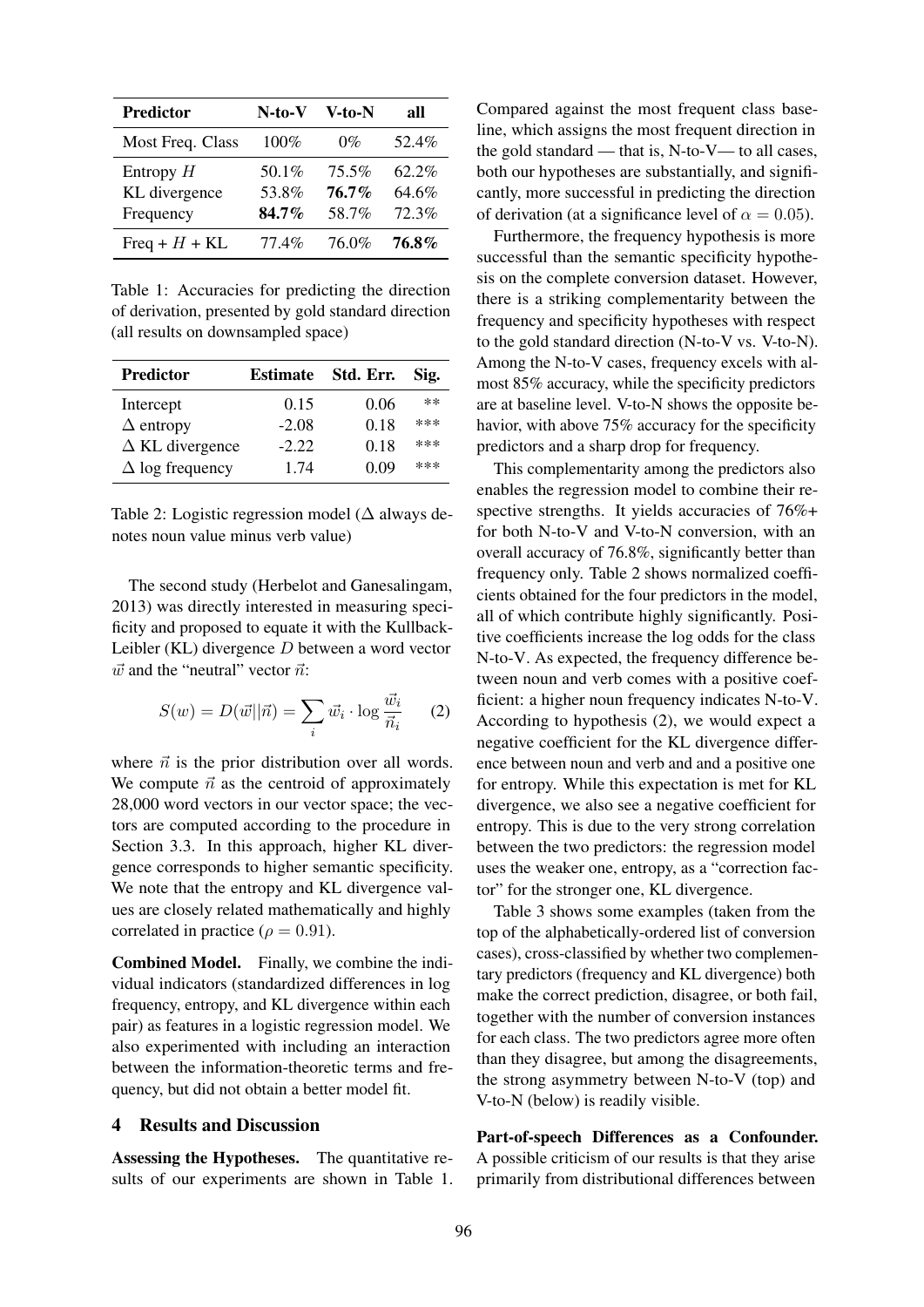| correct direction: N-to-V                |              |               |                                           |  |  |
|------------------------------------------|--------------|---------------|-------------------------------------------|--|--|
| wrong in both                            | wrong in $f$ | $size=370$    | wrong in KL correct in both               |  |  |
| $size=112$                               | $size=48$    |               | $size=514$                                |  |  |
| augur                                    | halk         | age           | air                                       |  |  |
| biff                                     | calk         | alarm         | alloy                                     |  |  |
| correct direction: V-to-N                |              |               |                                           |  |  |
| wrong in both wrong in $f$<br>$size=132$ | $size=259$   | $size=91$     | wrong in KL correct in both<br>$size=466$ |  |  |
| ally                                     | account      | act           | accord                                    |  |  |
| answer                                   | address      | <i>babble</i> | ache                                      |  |  |

Table 3: Conversion examples cross-classified according to the frequency  $(f)$  and KL divergence (KL) predictors, with sizes of various classes.

the two parts of speech (nouns and verbs) and are not specifically related to conversion. To test this hypothesis, we first inspected the means of entropy, KL divergence and log frequency in our sample and found that downsampling was successful in largely eliminating differences at the part-of-speech level (e.g.,  $\bar{H}_N = 6.57$ ,  $\bar{H}_V = 6.62$ ). We tested the importance of the remaining differences by re-running our experiments with predictors that were normalized by part-of-speech (i.e., either subtracting the part-of-speech mean or dividing by it). The performance of the individual predictors hardly changed, nor did the performance of the logistic regression model (slight increase in accuracy from 76.8% to 77.0%). Our conclusion is that the patterns that we observe are indeed reflections of semantic shifts due to conversion, rather than inherent differences between parts of speech.

Consequences of Asymmetry for Theory. The asymmetry observed between N-to-V and V-to-N conversion in Table 1 suggests that different theoretical accounts of conversion may be appropriate for the two directions. The failure of the specificity hypothesis to predict the direction of N-to-V conversion at better than chance level is consistent with an underspecification approach, rather than a derivational one (cf. Section 1). The theoretical justification for our hypothesis (2), namely that derived forms are more semantically specific than their bases, assumes that the input to N-to-V conversion is a noun, to which semantic content is added in the form of a phonologically null operator. If, instead, an uncategorized root merges with a categorizing head to form both the noun and the verb, there is no reason why one would be more semantically specific than the other. On the other

hand, the high accuracy of the information theoretic measures on V-to-N conversion are consistent with a derivational approach.

There is an interesting positive correlation between semantic regularity and (gain in) frequency. As often noted in the literature, the semantics of Nto-V conversion is irregular, with conversion verbs exhibiting a wide range of meanings – for example, *age*, meaning something like 'increase in age'. In N-to-V conversion, the derived word often occurs less frequently than its base, possibly because the high level of semantic flexibility encourages nonce formations. On the other hand, V-to-N conversion has much more regular semantics, where the noun typically names the event or its result – for example, an *address* involves the act of *addressing*. In V-to-N conversion, frequency is a poor predictor of the direction of derivation, indicating that the derived word often occurs more frequently than its base, possibly because semantic regularity allows usages to become entrenched.

## 5 Conclusion

In this paper, we have analyzed the phenomenon of diachronic direction of derivation in English conversion. An initial experiment has shown a striking complementarity in the ability of frequency and semantic specificity to account for the direction of conversion in N-to-V and V-to-N cases, as well as good overall accuracy for a combined model. This opens up interesting avenues for future exploration. We believe corpus-based, distributional measures can yield useful insights for theoretical approaches to morphology and syntax. Finally, we note that Herbelot and Ganesalingam (2013) found a frequency-based measure and KL divergence to perform about equally well on the task of predicting lexical specificity, e.g. that *cat* is more specific than *animal*. The relationship between various corpusbased measures remains to be fully explored.

Acknowledgments. We thank the reviewers for their valuable comments and student assistant Olga Chumakova for her support. MK and SP acknowledge partial funding by Deutsche Forschungsgemeinschaft (SFB 732, Project B9). LR acknowledges EPSRC grant EP/I037512/1 and ERC Starting Grant DisCoTex (306920). AP acknowledges Leibniz Association grant SAS-2015-IDS-LWC and the Ministry of Science, Research, and Art of Baden-Württemberg.